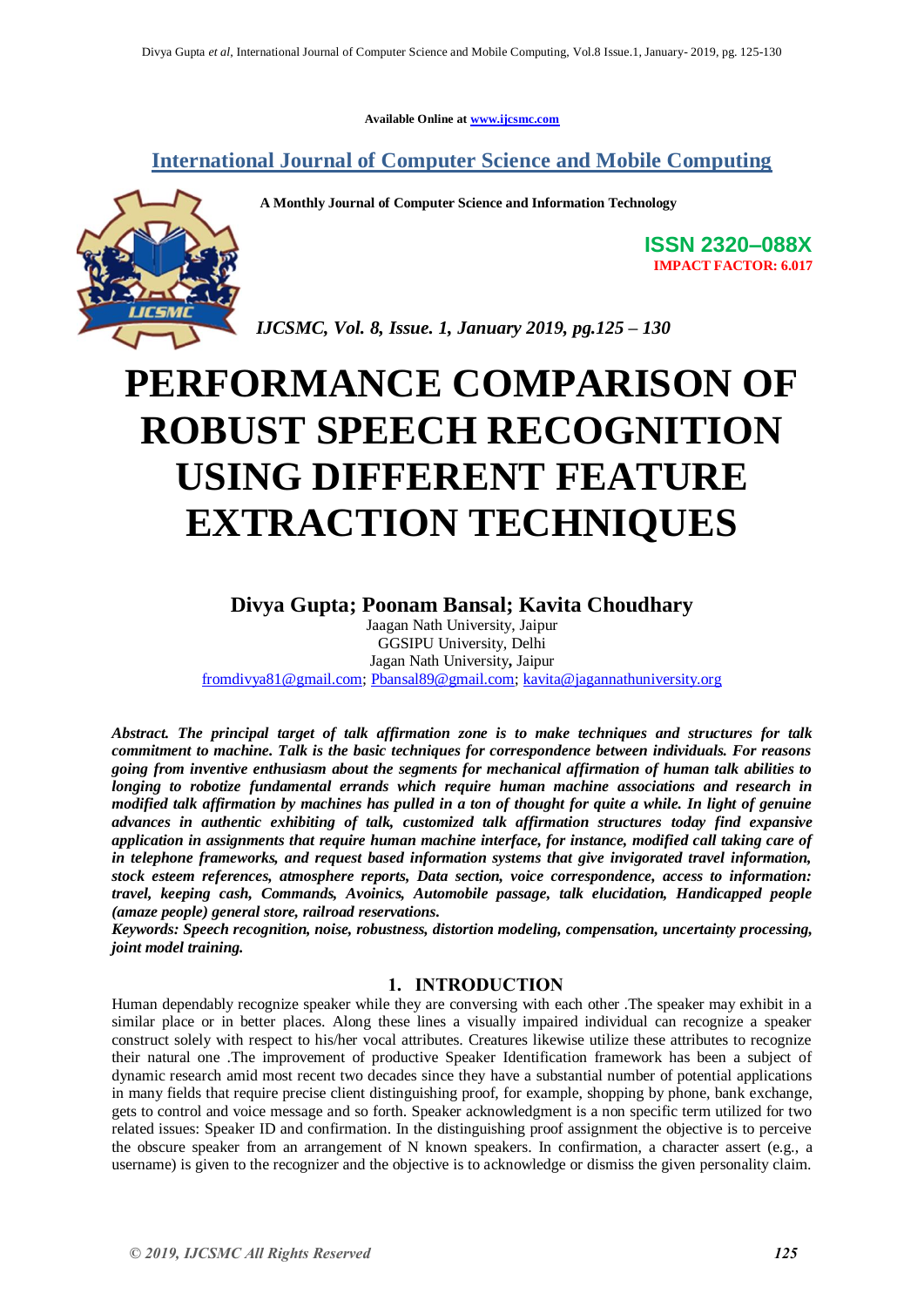In this paper we focus on the ID undertaking. Speaker distinguishing proof can be additionally partitioned into two branches:"

1. Open-set speaker distinguishing proof (Speaker from outside the preparation set might be inspected).

2. Closed set speaker distinguishing proof (The speaker is constantly one of a shut set utilized for preparing).

Contingent upon the calculation utilized for the recognizable proof, this assignment can likewise be isolated into ward (The speaker must express one of a shut arrangement of words) and autonomous ID (The speaker may articulate any sort of words).



#### **2. METHODOLOGY**

Figure 1: Basic of Speech Recognition System

#### **2.1 Feature Extraction**

In simple words, all the important characteristics of the input voice that define it are extracted and a voice template is generated. Feature extraction is mainly used to compute a feature vector sequence to represent the input signal.

There are three stages of feature extraction:

1. *Speech Analysis or Acoustic Front End*: In this stage, spectrotemporal extraction of the input signal are performed and original data specifying the envelop of short speech interval are generated.

2. *Compilation*: In this stage, a feature vector is combined having static and dynamic features.

3. *Transformation*: This stage, although not always present, deals with transformation of feature vector into more compact vectors supplied to the recognizer.

The most agreed upon features in these stages are:

1. A programmed framework ought to help in recognizing distinctive, however comparable sounding discourse.

 2. Without the assistance of preparing information, a programmed making of acoustic models ought to be made for these sounds.

3. Invariant insights crosswise over speakers and talking situations ought to be appeared.

*Pattern Matching*: Computers are then used in the recognition process for matching. The stored voice template is matched with the readings of the input data provided.

*Model Reference Library*: The reference library comprises of all the discourse flag layouts which are contrasted and the information motion amid Pattern Matching, to distinguish and perceive the discourse flag input. [6]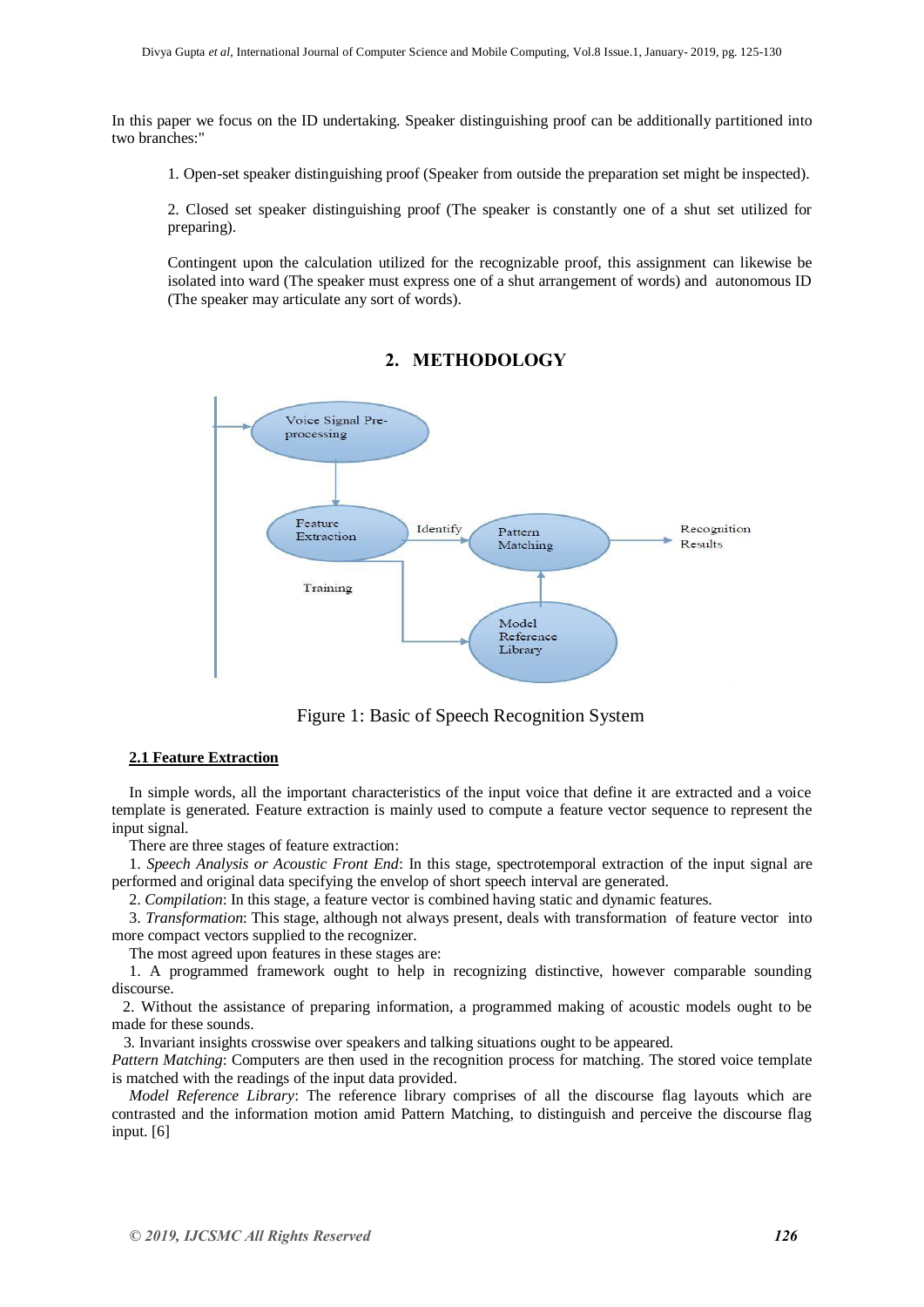Speaker distinguishing proof is the way toward recognizing a speaker that implies who is talking. The procedure of speaker distinguishing proof incorporates two primary strides:

- Feature extraction
	- Feature matching

Feature extraction techniques reduce the inputs vector's dimensionality. It does so without affecting the power of signal. The features to be extracted from a signal are the pitch, the formant frequencies and the loudness of the speaker.



**Fig. 2.** MFCC Feature Extraction

The above figure speaks to the element extraction graph. From one side we input the consistent discourse signals for the procedure of windowing. During the time spent windowing the interruptions which are available toward the begin and in addition toward the finish of the casing are limited. After this procedure, the nonstop discourse flag is changed over into windowed outlines. These windowed casings are passed into the discrete Fourier transformer which changes over the windowed outlines into greatness range. Presently in the following stride, ghostly investigation is finished with a settled determination along a subjective recurrence scale that is the Mel-recurrence scale which delivers a Mel-range. This range is then passed to Log and afterward to reverse of discrete Fourier change which delivers the last outcome as Mel-Cepstrum. The Mel-Cepstrum comprises of the elements that are required for speaker ID



Fig 3: Cepstrum coefficient evaluation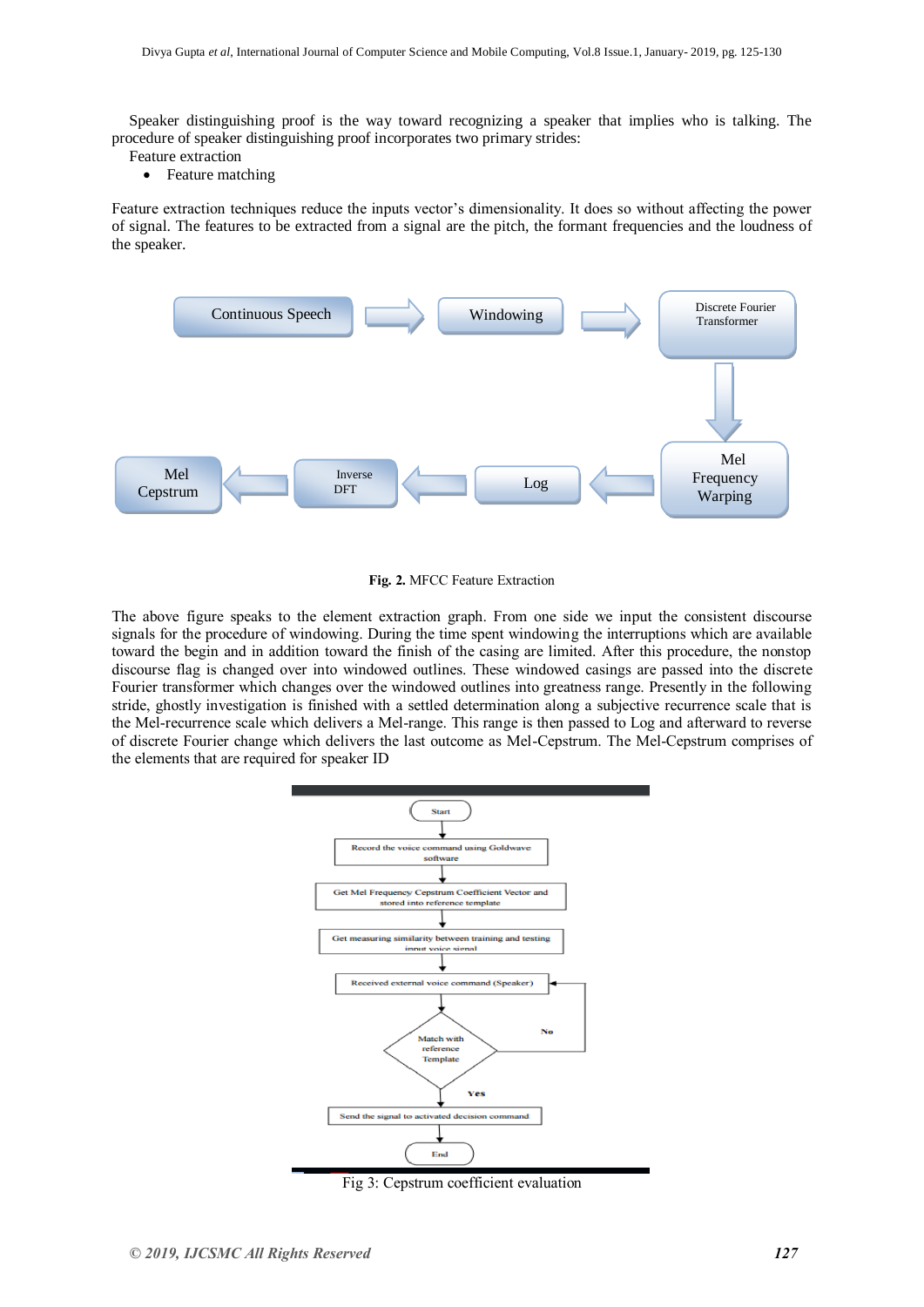| Technique                          | <b>Features</b>                   | <b>Advantages</b>         | <b>Disadvantages</b>    |
|------------------------------------|-----------------------------------|---------------------------|-------------------------|
| <b>Predictive</b><br><b>Linear</b> | the<br>Compresses                 | Good<br>analysis          | of<br>Scaling<br>down   |
| Coding                             | given<br>speech,                  | techniques<br>for         | outcome due to noise    |
|                                    | efficient<br>in                   | extracting features       |                         |
|                                    | identifying process               | and hence encoding        |                         |
|                                    |                                   | the speech at low         |                         |
|                                    |                                   | bit rate                  |                         |
| <b>Cepstral Coefficients</b>       | Fourier frequency                 | Encoding at high          | Inconsistent<br>with    |
|                                    | transform based                   | bit rate                  | human hearing due to    |
|                                    |                                   |                           | linearly spaced filters |
| <b>Predictive</b><br><b>Linear</b> | straight prescient                | more robust<br>and        | Due<br>linearly<br>to   |
| <b>Coefficients</b><br>Cepstral    | coefficient<br>is                 | reliable then LPC.        | spaced filters          |
| Coding                             | spoken<br>in<br>to                |                           |                         |
|                                    | cepstrum<br>space                 |                           |                         |
|                                    | then the acquired<br>coefficients |                           |                         |
|                                    | are<br>direct                     |                           |                         |
|                                    | prescient<br>cepstral             |                           |                         |
|                                    | coefficients                      |                           |                         |
| Mel-<br><b>Frequency</b>           | Uses Filter Bank                  | utilizes<br>Mel           |                         |
| <b>Cepstral Coefficients</b>       | coefficients                      | scaling<br>recurrence     |                         |
|                                    |                                   | which is extremely        |                         |
|                                    |                                   | surmised<br>the<br>to     |                         |
|                                    |                                   | human<br>sound-           |                         |
|                                    |                                   | related framework.        |                         |
|                                    |                                   |                           |                         |
|                                    |                                   | vigorous,<br>more         |                         |
|                                    |                                   | dependable list of        |                         |
|                                    |                                   | capabilities<br>for       |                         |
|                                    |                                   | discourse                 |                         |
|                                    |                                   | acknowledgment            |                         |
|                                    |                                   | the<br><b>LPC</b><br>then |                         |
|                                    |                                   | coefficients              |                         |

**Table 1.** Comparison of feature extraction techniques

#### **2.2 Vector Quantization**

VQ is a procedure of taking an expansive arrangement of highlight vectors and delivering a littler arrangement of measure vectors that speaks to the centroids of the dispersion.

The system of VQ comprises of separating few agent include vectors as a productive methods for describing the speaker particular elements. By methods for VQ, putting away each and every vector that we create from the preparation is incomprehensible. By utilizing these preparation information elements are grouped to frame a codebook for every speaker. In the acknowledgment organize, the information from the tried speaker is contrasted with the codebook of every speaker and measure the distinction. These distinctions are then use to settle on the acknowledgment choice.

#### **2.3Timit Database**

After performing MFCC on a single input wave, the next step is to add the signal waves from timit database. Our aim is to add 100 samples, 50 male and 50 female, from Timit database to our training and testing folder. MFCC and Pattern Matching will then be performed on all the Samples from the database.

#### **3. CONCLUSION**

Speech Recognition is one of the most useful procedure nowadays. Various feature extraction techniques defined are vital and by introducing each subsequent one the flaw of the preceding technique has been removed. MfCC feature extraction technique is the most efficient as it provides information about lower frequencies and noises rather than the higher ones. With the help of mel spaced filterbank it helps in realtime analysis. It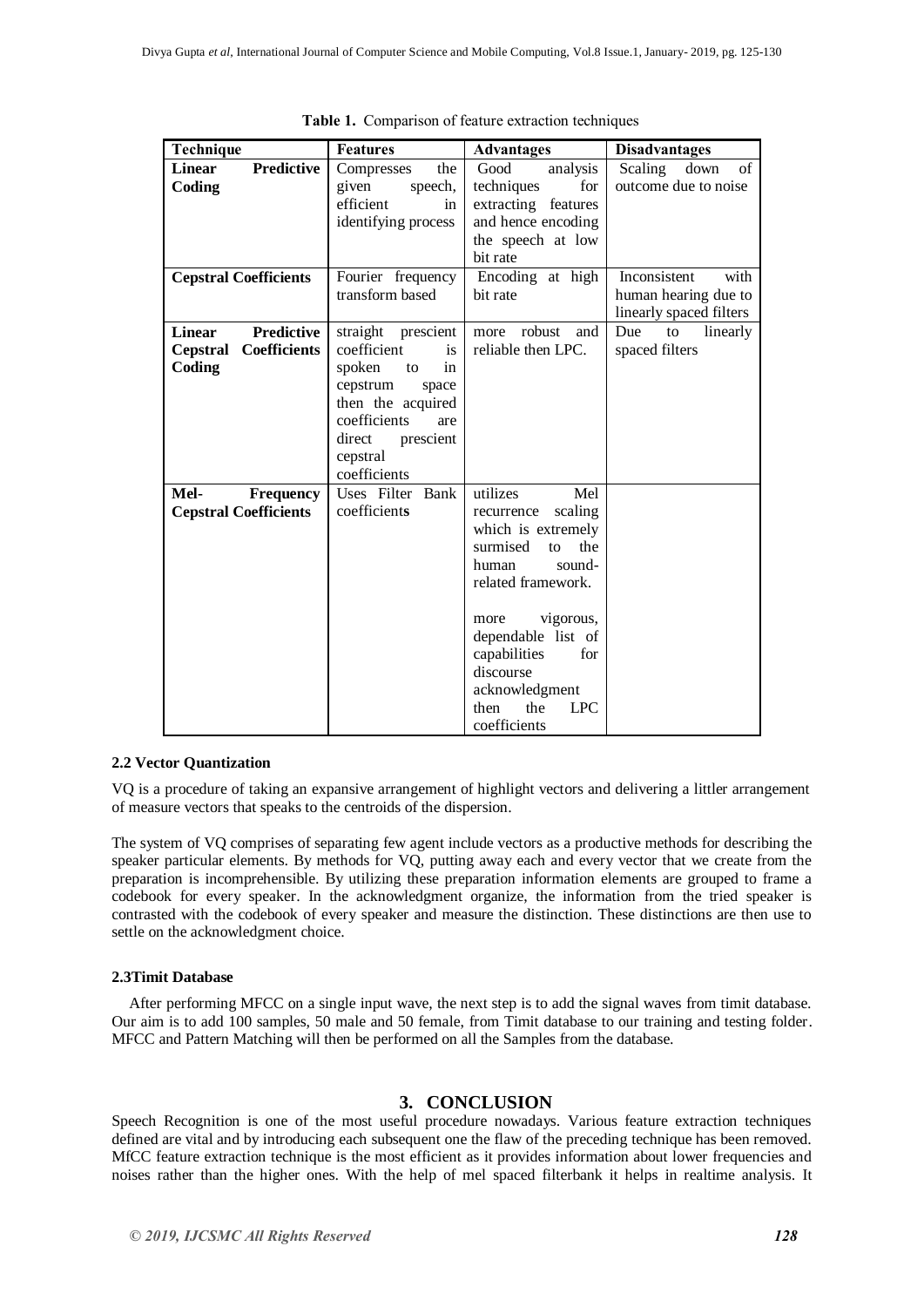removes all inconsistencies involved due to noise or unregular filters involved in LPC or LPCC. Timit database acts a storage backend for the training and testing speech data and hence in recognition process.

## **REFERENCES**

[1] M.A.Anusuya and S.K.Katti, "Speech Recognition by Machine: A Review", (IJCSIS) International Journal of Computer Science and Information Security, vol. 6, no. 3, pp.181-205, 2009.

[2] Mohit Dua, R.K.Aggarwal, Virender Kadyan and Shelza Dua, "Punjabi Automatic Speech Recognition Using HTK", IJCSI International Journal of Computer Science Issues, vol. 9, issue 4, no. 1, July 2012.

[3] Rajesh Kumar Aggarwal and M. Dave, "Acoustic modeling problem for automatic speech recognition system: advances and refinements Part (Part II)", Int J Speech Technol, pp. 309– 320, 2011.

[4] Kuldeep Kumar, Ankita Jain and R.K. Aggarwal, "A Hindi speech recognition system for connected words using HTK", Int. J. Computational Systems Engineering, vol. 1, no. 1, pp. 25-32, 2012.

[5] Kuldeep Kumar R. K. Aggarwal, "Hindi speech recognition system using HTK", International Journal of Computing and Business Research, vol. 2, issue 2, May 2011.

[6] R.K. Aggarwal and M. Dave, "Performance evaluation of sequentially combined heterogeneous feature streams for Hindi speech recognition system", 01 September 2011.

[7] Anusuya, M. A., & Katti, S. K.. Front end analysis of speech recognition: A review. International Journal of Speech Technology,Springer, vol.14, pp. 99–145, 2011.

[8] Jacob Benesty, M. Mohan Sondhi, and Yiteng Huang, Handbook of Speech Processing, Springer, 2008.

[9] Wiqas Ghai and Navdeep Singh,"Literature Review on Automatic Speech Recognition", International Journal of Computer Applications vol. 41– no.8, pp. 42-50, March 2012.

[10] R K Aggarwal and M. Dave, "Markov Modeling in Hindi Speech Recognition System: A Review", CSI Journal of Computing, vol. 1, no.1,pp. 38-47, 2012.

[11] Dev, A. (2009) "Effect of retroflex sounds on the recognition of hindi voiced and unvoiced stops", Journal of AI and Soc., Springer, vol. 23, pp. 603-612.

[12] Paul A.K., Das D., Kamal M.M., 2009. Bangla Speech Recognition System Using LPC and ANN, Seventh International Conference on Advances in Pattern Recognition, IEEE Xplore, (Kolkata, Feb. 4-6 2009), 171–174. [13] Thiang, Suryo Wijoyo, 2011. Speech Recognition Using Linear Predictive Coding and Artificial Neural Network for Controlling Movement of Mobile Robot , Proc. of. Int.Conf. on Information and Electronics

Engineering, IPCSIT vol.6, (IACSIT Press, Singapore).

[14] Ooi Chia Ai, M. Hariharan,, Sazali Yaacob, Lim Sin Chee, 2012. Classification of speech dysfluencies with MFCC and LPCC features, Expert Systems with Applications, Vol.39 (2), 2157– 2165.

[15] Engin Avci , Zuhtu Hakan Akpolat, 2006. , Speech recognition using a wavelet packet adaptive network based fuzzy inference system, Expert Systems with Applications, Volume 31, Issue 3, pp. 495–503.

[16] Vimal Krishnan V.R, Babu Anto P, 2009. Features of Wavelet Packet Decomposition and Discrete Wavelet Transform for Malayalam Speech Recognition, International Journal of Recent Trends in Engineering, Vol. 1(2), 93-96.

[17] Yang Jie, 2009. Noise robust speech recognition by combining speech enhancement in the wavelet domain and Lin-log RASTA, ISECS International Colloquium on Computing, Communication, Control, and Management, IEEE Xplore, (Aug. 8-9, 2009), Vol. 2, 415-418.

[18] Shivesh Ranjan, 2010. Exploring the Discrete Wavelet Transform as a Tool for Hindi Speech Recognition, International Journal of Computer Theory and Engineering, Vol. 2, No. 4, 642-646.

[19] Sonia Sunny, David Peter S., K. Poulose Jacob. 2011, Wavelet Packet Decomposition and Artificial Neural Networks based Recognition of Spoken Digits, International journal of machine intelligence, Vol.3, issue 4, 318-321.

[20] M.A.Anusuya, 2011. Comparison of Different Speech Feature Extraction Techniques with and without Wavelet Transform to Kannada Speech Recognition, International Journal of Computer Applications, Vol. 26, No.4, 19-24.

[21] Picone J.W., 1993. Signal Modelling Technique in Speech Recognition, Proc. of the IEEE, Vol. 81, No.9, 1215-1247.

[22] Rabiner L., Juang B. H., 1993. Fundamentals of Speech Recognition, Prentice-Hall, Englewood Cliffs, NJ.

[23] Jeremy Bradbury, 2000. Linear Predictive Coding.

[24] S. Mallat, 1999. A wavelet Tour of Signal Processing, Academic Press, San Diego.

[25] K. P Soman, K.I Ramachandran, N.G Resmi,2010. Insight into Wavelets From Theory to Practice, PHI Learning Private Ltd, New Delhi.

[26] Elif Derya Ubeyil, 2009. Combined Neural Network Model Employing Wavelet Coefficients for ECG Signals Classification, Digital signal Processing, Vol 19, 297-308.